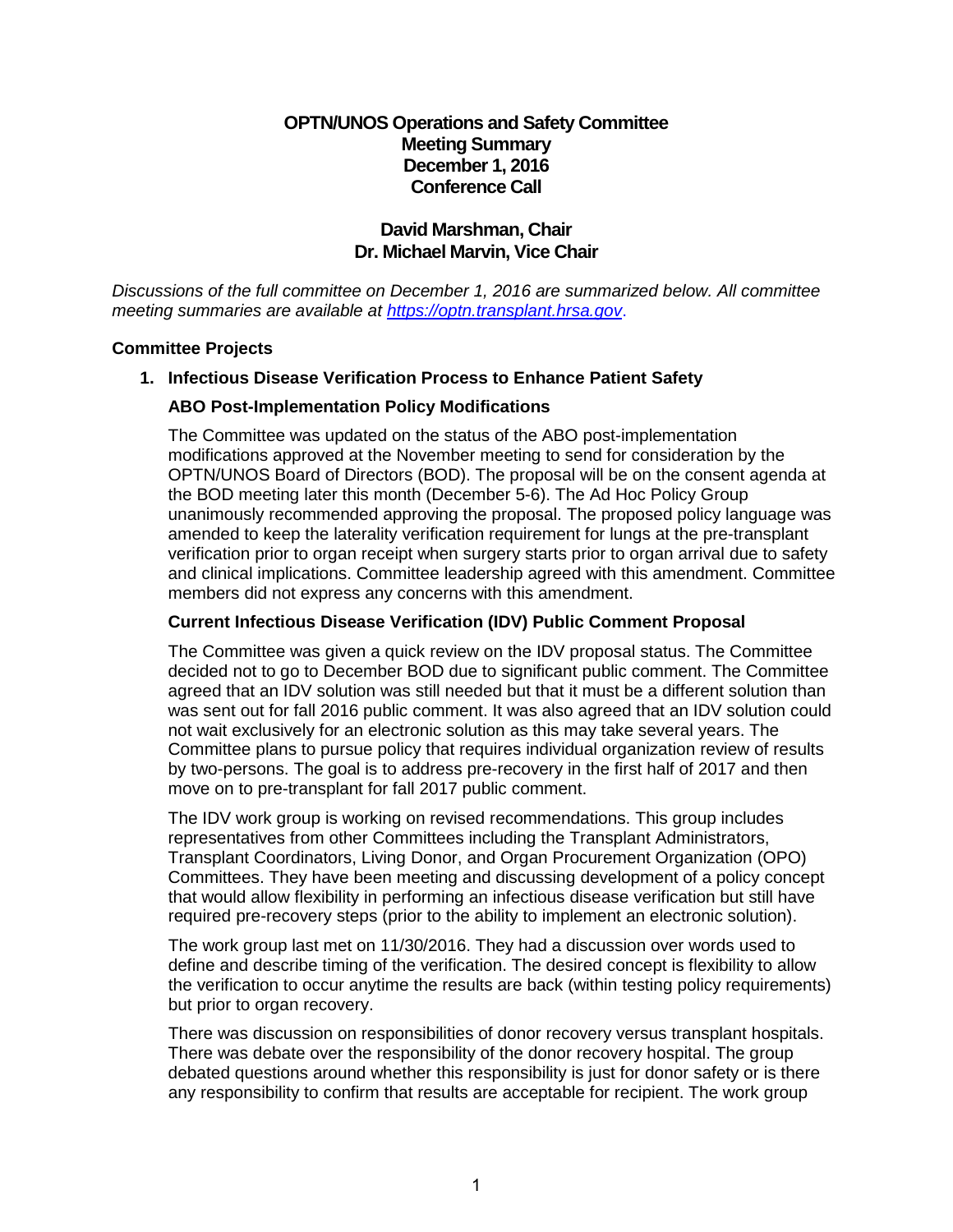was divided on this potential responsibility on the recovery side. All work group members agree that the transplant hospital still has responsibility for assuring that results are acceptable for recipients.

Current policy responsibilities for both OPOs and living donor recovery hospitals include those for the HOPE Act (both living and deceased must have certain verifications including that the intended recipients willing to accept an HIV positive organ) and for ABO (must verify correct donor/intended recipient and compatibility status).

Once the work group discussions were summarized, one member shared how they have changed their opinion on the donor hospital responsibility. It was explained that the donor hospital should verify that the recipient would accept the results because without this it would be possible to have a recovery and surgery go nowhere. It could be a simple documentation that yes, we have reviewed the results, and we are accepting the organ with those results. Another member voiced support and stated that the recovering hospital must have some part in the verification because they are doing the surgery and need to know that the recipient will accept the results in order to avoid unnecessary surgery. Eventually a poll was launched so that all opinions could be considered. The poll asked: "Should donor hospitals have any infectious disease verification responsibility for positive results?" Nine (9) members voted yes and one (1) member abstained from the question.

The idea was debated if it matters whether the recovery and transplant facilities are the same. Members had varying opinions on this subject. Some pointed out that although it is the same facility it could be very segregated programs. Another offered if both a recovery and a transplant pre-verification were being done by two people then why would you need to document communication between the two programs. Another person pointed out that the transplant team might have missed a result and that is why the communication between facilities is needed. Another member explained that if both the donor and recipient teams are the same or they both participate in a selection process that the verification and confirmation that the recipient will accept a "positive" organ could take place at the same time. A member commented that a case had transpired where the donor and recipient teams were at the same institution.

The Committee was also asked if anything about the donor results need to be acceptable to recovery hospital protocol (e.g. –HIV and HOPE Act). It was decided that this was not necessary, as it was perceived to be overkill. It would be getting away from the project intent and outside of what this verification is intended to solve.

Some other possible donor hospital responsibilities were discussed. These included the following draft clauses:

- 1. Inform the donor prior to the recovery
- 2. Exclude living donors according to Policy 14.4.D Living Donor Exclusion Criteria

(HIV positive only under HOPE Act and Living Liver donors are excluded for HCV RNA positive or HBsAg positive)

3. Manage positive HIV results according to Policy 15.7.B Requirements for Allocating HIV Positive Living Donor Organs if recovery will proceed

(15.7.B: In addition to the requirements of the OPTN Final Rule, the recovery hospital must confirm that the potential living donor is HIV positive and the potential recipient is willing to accept an HIV positive organ as part of a research protocol.)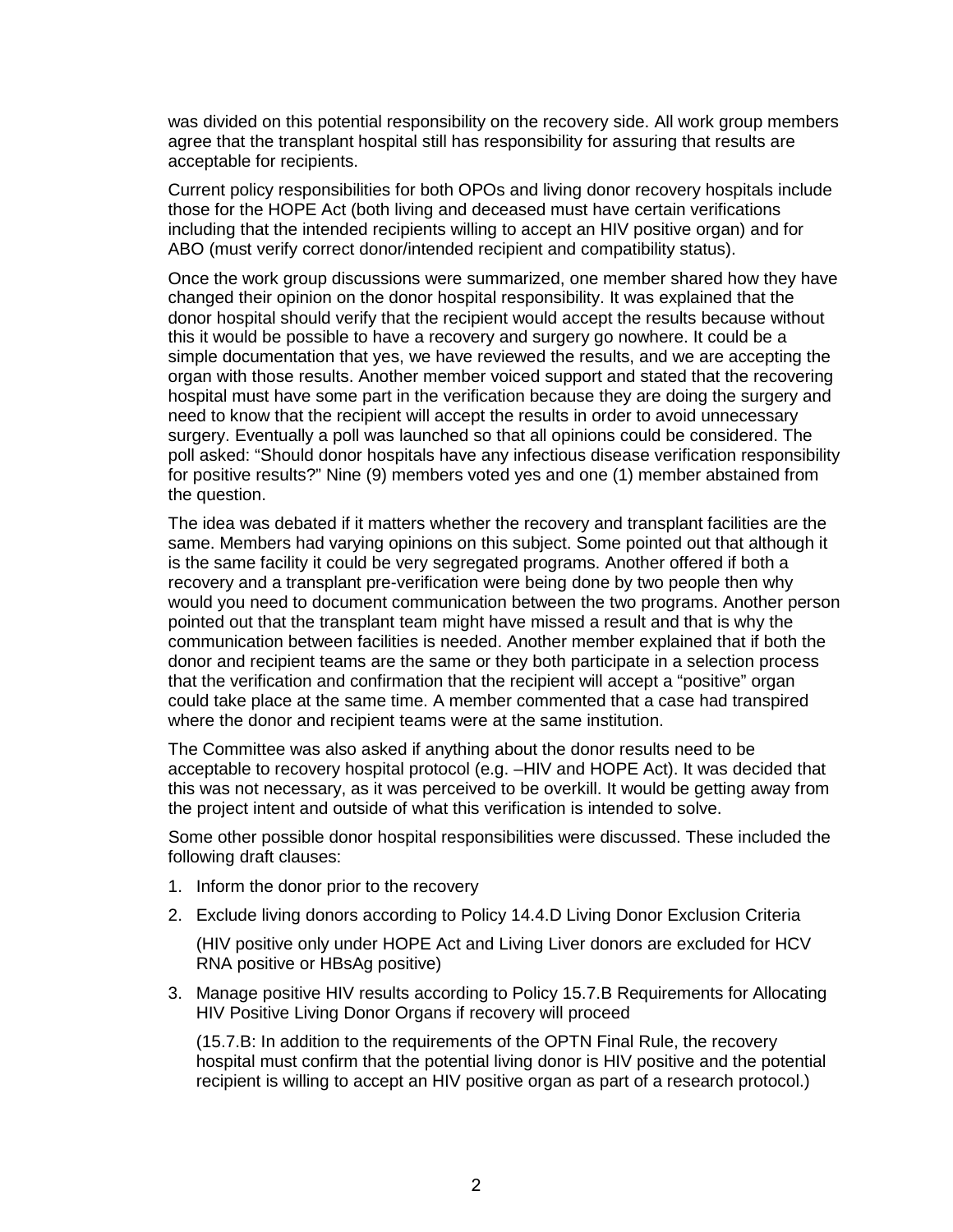- 4. Report results to the recipient center within 24 hours of receipt if recovery will proceed
- 5. Confirm that potential recipient is willing to accept an organ with the positive result

It was noted that numbers two and three may be redundant and not needed in policy but are listed to help the Committee frame discussions with knowledge of current policies. The Committee debated the fourth and fifth clauses. It was noted that test results may be ordered on 20 potential living donors at a time and may not be reviewed for several days. One person did talk about the need to know positive results quickly in the context of kidney paired donation (KPD) and how they would want an immediate call on a positive result.

It was explained that some timeframe is needed. With vessels policy, half of transplant programs did not report due to the lack of time frame. It was noted that you can schedule 4-5 months in advance and then results could change. The Committee robustly discussed and ultimately disagreed with a 24-hour turn around. The Committee agreed that the timing could be prior to organ recovery. It would not be needed to impose an unrealistic requirement, but the time proposed (prior to organ recovery) would be sufficient to ensure living donor safety (avoid unnecessary surgery) and recipient safety (avoid accidental infectious disease transmission).

One member indicated that number five might supersede number four or the two could be combined. The Committee will be sent an email to gather more feedback about their opinions on these options.

### **2. Standardize an organ coding system for tracking of organs (TransNetsm)**

Committee members were provided a brief update of the status of TransNet and transplant hospital functionality. They were also provided an overview of two types of information technology (IT) pathways and the scope of each. The most familiar and traditional pathway is the OPTN project pathway where projects are approved for Committee work by the Policy Oversight Committee (POC). If there are new data requirements, then the project must go out for public comment. Following public comment, the Committee then chooses whether to submit the proposal to the OPTN/UNOS BOD for consideration. If the project is approved by the OPTN/UNOS BOD, then it is prioritized within the scope of all approved OPTN IT projects.

The Committee identified developing TransNet functionality for transplant hospitals as a high priority at their in-person meeting and referred this back to the TransNet Work Group. This group recommends completion of deceased donor functionality as the number one priority. The group will continue to meet and develop projects for additional TransNet functionality (e.g. vessels, infectious disease, and living donor). Of note, these types of functionalities would require web-based programming and not be dependent on the more limited resource of mobile developers.

The Committee also heard about a newer process for IT projects to be developed and implemented. The UNOS Customer Council pathway is a pathway for IT enhancements only. This pathway is not for projects that have new member requirements. Enhancement ideas are received from members and Customer Council (CC) members. The CC is an ad-hoc group of OPTN members. Ideas submitted are validated by CC. Ideas are prioritized by UNOS internal IT and business staff, as well as the external CC members. The ideas are then scheduled within the scope of all IT work, which includes other types such of projects such as browser upgrades and technical debt.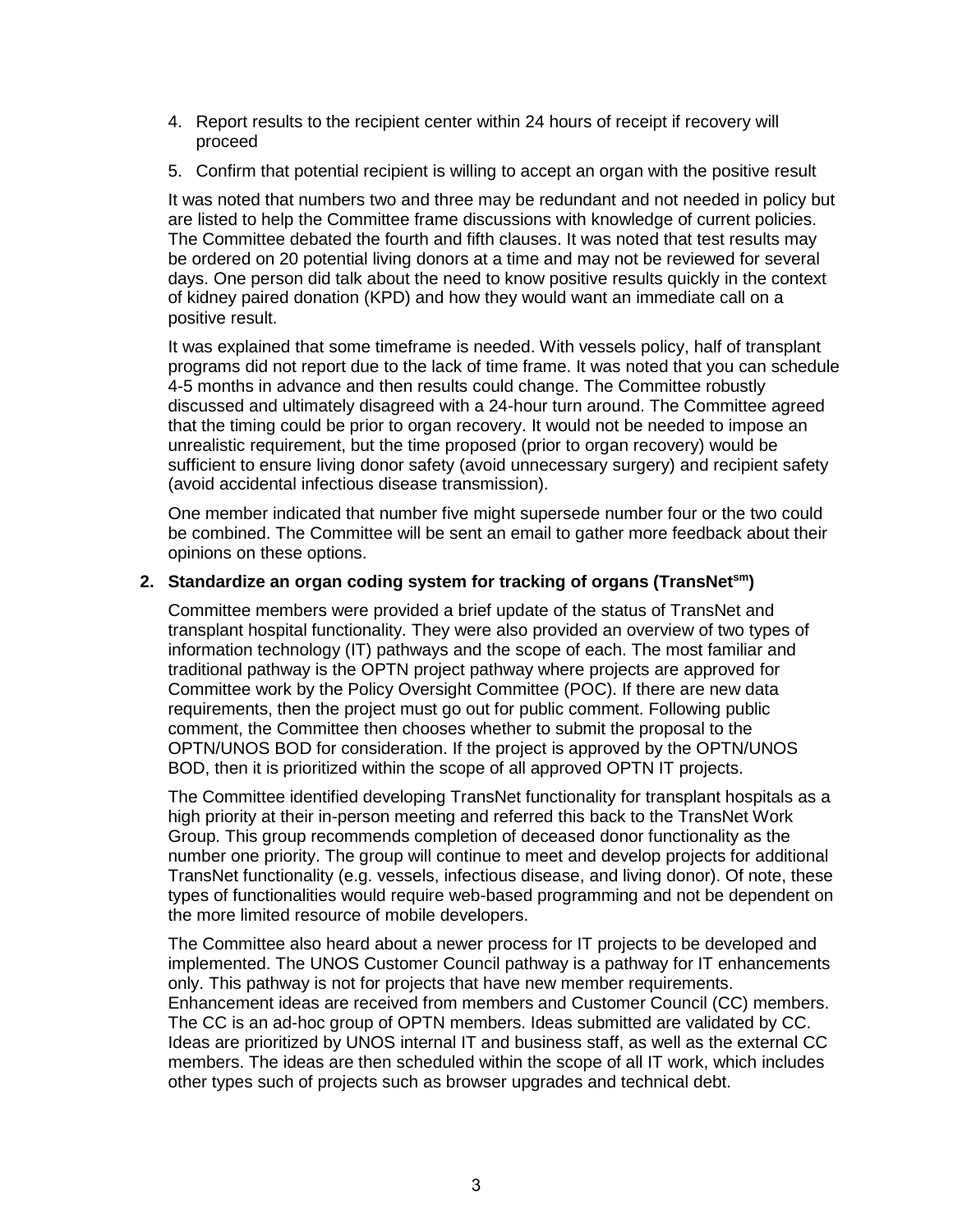UNOS IT leadership also discussed plans and development of application programming interfaces (APIs). UNOS IT has started developing APIs in several areas. There are several goals for APIs. These include reducing data burden, improving data quality, improving security, expediting data sharing, and focusing on patient care. A review was given of APIs currently in progress such as those for DNR, attachments, and CPRA calculations. The possibility of building APIs for TransNet was discussed. Currently, transplant hospital TransNet beta testers must use the TransNet website to scan the shipping label, enter location information, and document the organ check-in. There are 13 facilities currently testing. They have performed over 500 organ matches and 1000 organ check-ins. An additional 25 transplant hospitals are in discussions. One of the identified drawbacks can be that TransNet does not interface with transplant hospital EMRs. With an API, an "information bridge" would be built. Transplant hospitals could use an API to access TransNet through their EMRs. Documentation could be in both the TransNet and EMR systems.

How this type of API would work was explained to the Committee. When the barcode is scanned in EMR, then the API makes a call back to TransNet. It unencrypts the barcode and provides donor information to EMR. It pulls information regarding the check in or match back to TransNet. The benefits would be that users would only have to access one system (EMR). The data would exist in the EMR as well as the TransNet system (without additional manual steps). APIs would be available to all EMR vendors who wish to program to them. Members without EMRs (or EMRs that do not program to APIs) would still be able to perform all functionality from TransNet website. API functionality would require both UNOS and EMR vendors to build their half of the bridge to facilitate this type of information exchange. The goal is to create parallel ability to implement more features. Smaller segments (projects) are easier for IT to develop and implement. All IT teams are also getting more mobile development experience. It was noted there is not any more dedicated funds from HRSA for TransNet development so that it must be worked in across the board of all projects.

One member asked and it was noted that iTransplant would be included in the API development. Committee members were urged to express to their EMR vendors that transplant APIs (including TransNet) were a need and priority. UNOS has started discussions with EPIC due to transplant member requests. EPIC has indicated some interest to start working on transplant APIs in mid to late 2017. The UNOS portion would be open to all EMRs. One Committee member noted that there is no doubt that APIs would increase safety and efficiency but asked how we can help the hospitals to see the value and convince them to pay for this. UNOS IT leadership noted some of the benefits and that EMRs have stated it could save money. It can save costs because the need to maintain UNOS-specific forms could be eliminated. Costs can also be saved through reduced auditing expenses and increased data quality. APIs increase the ability to transmit data accurately and there should be fewer mistakes with APIs.

One member asked for more evidence to take back to their institution. It was noted that we do have data and that we do have OPO testimonials. One member suggested developing a poster or break out session at professional meetings to promote the benefits using these data. Another member volunteered that they were a beta site for TransNet. They are using it for organ check in and explained that although there have been bumps in the road, it is useful, and improving as more organs have barcode on them.

In learning about the pros and cons of transplant hospital and TransNet use, staff offered that the pros are the multiple data points captured that can support documentation such